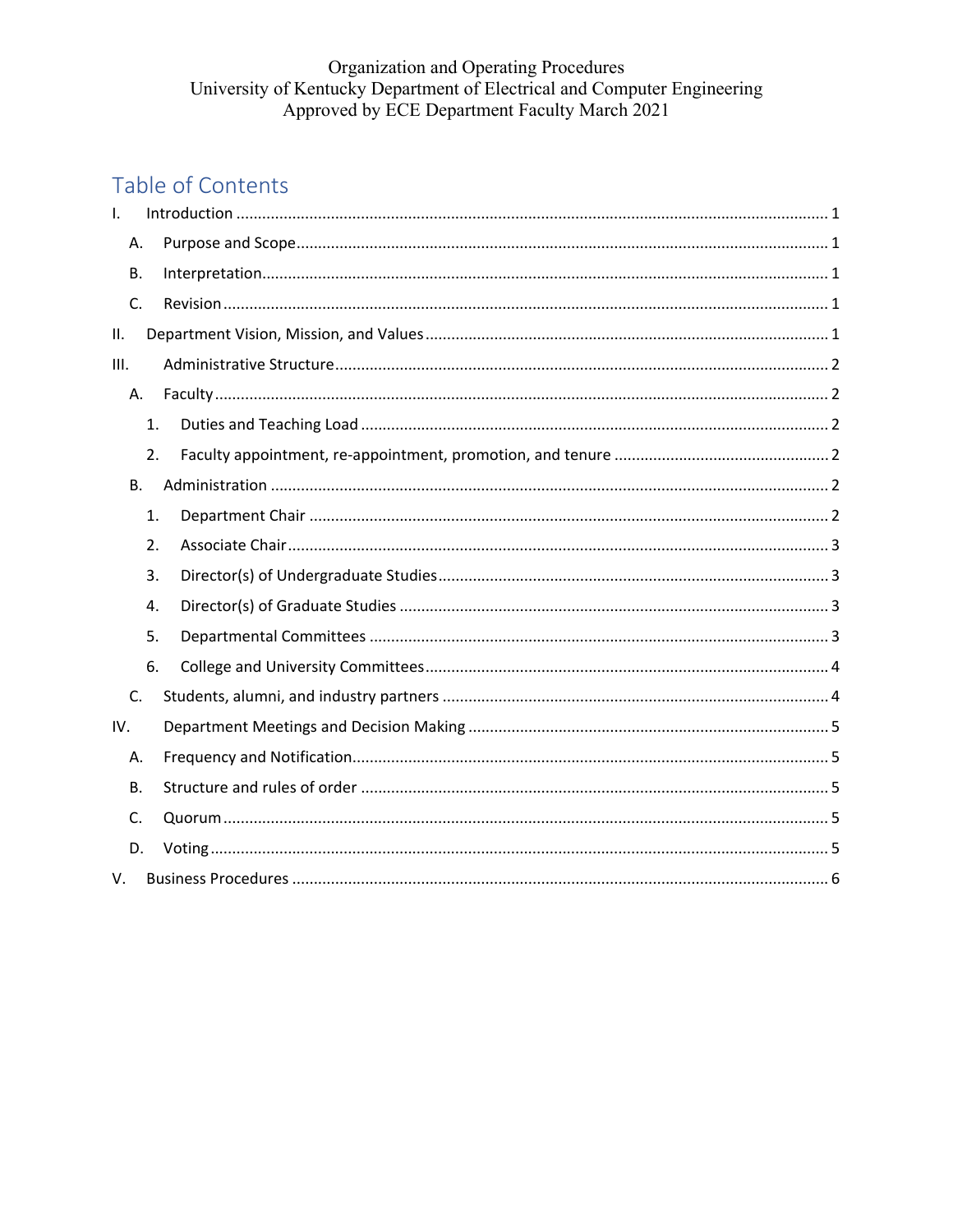# <span id="page-1-0"></span>I. Introduction

#### <span id="page-1-1"></span>A. Purpose and Scope

This document outlines the organizational structure of the Department of Electrical and Computer Engineering and sets forth the general regulations and procedures governing the activities of this department. The goal is to promote more effective operations and efficient channels of communication and activity so that the department may accomplish its teaching, research and service missions.

#### <span id="page-1-2"></span>B. Interpretation

These rules and procedures supplement the Governing and Administrative Regulations of the University of Kentucky, the Rules of the University Senate, and the Operating Policies and Procedures of the UK College of Engineering. In the case of conflict, policies of the College or of the University and applicable state and federal laws shall govern.

# <span id="page-1-3"></span>C. Revision

These Operating Procedures are to be reviewed no less frequently than every six years and any changes submitted to the Office of the Dean of Engineering by April 30 of the review year. Changes may be made at any time by a two-thirds majority vote of the ECE Department faculty in accordance with the voting procedures outlined in Section [IV](#page-5-0) [Department Meetings and Decision Making.](#page-5-0)

# <span id="page-1-4"></span>II. Department Vision, Mission, and Values

*Our Vision:* We aspire to make the Department of Electrical and Computer Engineering a community of scholars and knowledge seekers, a place where the best students and faculty from all over the world accomplish great things by advancing the art and applications of electrical and computer engineering. We seek to be the preferred choice of:

- Students and practitioners seeking an engineering education
- Employers hiring engineering graduates
- Organizations seeking advanced engineering knowledge

*Our Mission:* The mission of the Department of Electrical and Computer Engineering at the University of Kentucky is to:

- Develop graduates who are trained in the theory and practice of electrical and computer engineering and are prepared to handle the professional and leadership challenges of their careers
- Develop research laboratories and centers of excellence that advance the art of electrical and computer engineering
- Serve the Commonwealth and the society at large with new products, services and dissemination of the state-of-the-art technology

*Our Values:* We support the values of the University of Kentucky and College of Engineering. In particular we value:

- Academic excellence and freedom
- Continuous improvement of our programs/processes
- The success of our students and seek to know them personally
- Professional development of our students and engineering practitioners
- The personal and professional development of our faculty and staff
- Diversity among our students, faculty and staff
- Being a collaborative part of the University of Kentucky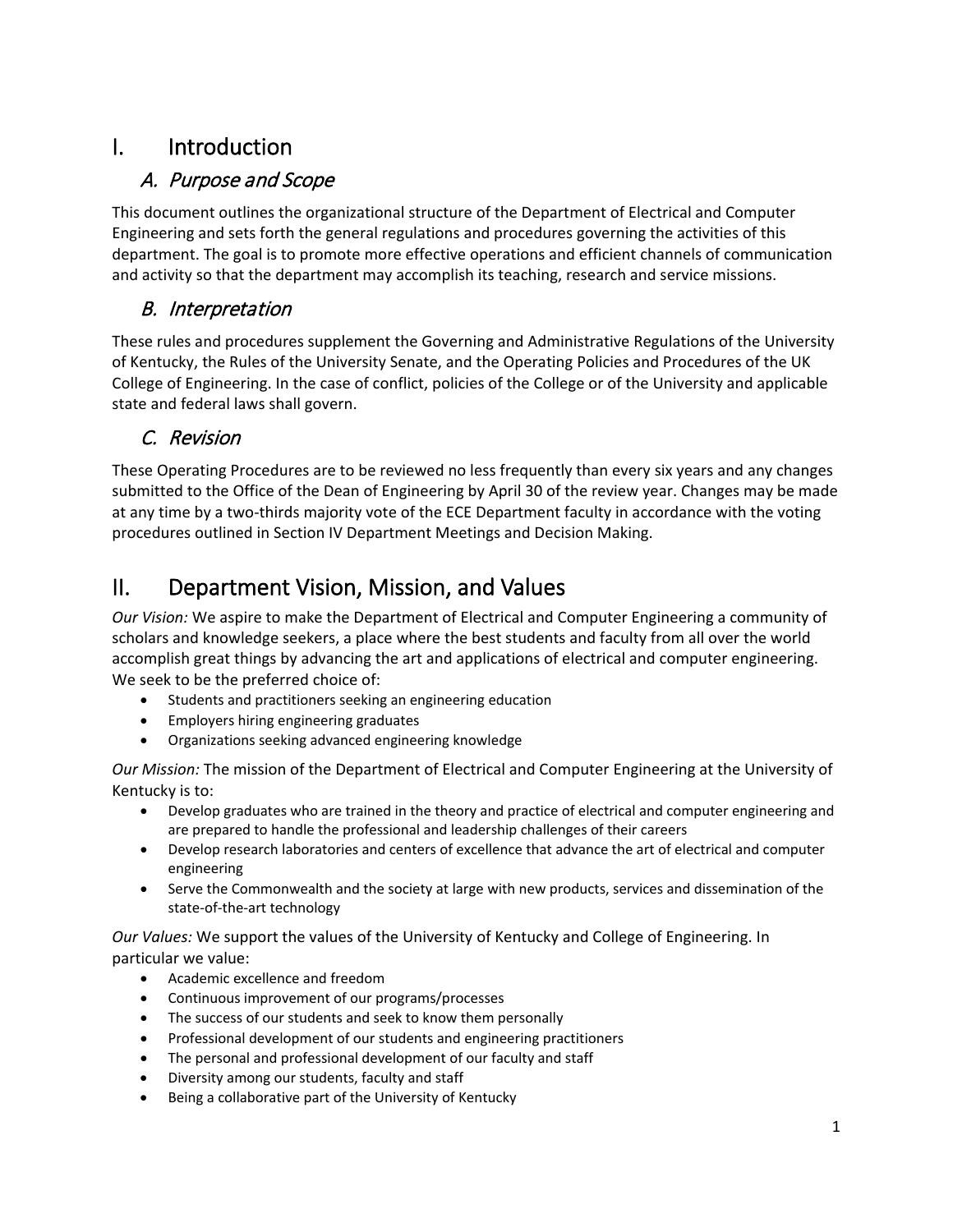# <span id="page-2-0"></span>III. Administrative Structure

# <span id="page-2-1"></span>A. Faculty

The faculty of the Department of Electrical and Computer Engineering shall consist of all faculty with ECE appointments, including regular, lecturer, adjunct, research, special, and extension title series faculty.

#### 1. Duties and Teaching Load

<span id="page-2-2"></span>Faculty duties include teaching, research, service, and administration in accordance with their rank, title-series, and Distribution of Effort (DoE) as determined by the Department Chair in collaboration with each faculty member. Teaching load shall be assigned based on the amount of instructional effort on the DoE, in accordance with college and department policies and with the Administrative Regulations of the university, specifically AR 3:8 Faculty Workload Policy Statement.

### 2. Faculty appointment, re-appointment, promotion, and tenure

<span id="page-2-3"></span>Procedures for faculty appointment, re-appointment, promotion, and tenure are governed by College of Engineering and University of Kentucky Administrative Regulations. The department Chair is responsible for communicating with faculty about these processes and for working with faculty to assemble dossier materials in accordance with college and university guidelines.

Voting eligibility and requirements for faculty appointment, re-appointment, promotion, and tenure are determined in accordance with the university Administrative Regulations, specifically AR 2:1-1 Appendix 1 Matrix of Consultation and Written Judgements.

Access to candidate dossiers will be provided in advance of voting, and a meeting of the eligible voting faculty to discuss an individual case or cases will be held at the Chair's discretion or by request of any eligible voting faculty member, in accordance with standard departmental meeting procedures.

Voting faculty will write letters in line with their recorded votes for the dossier as required by administrative regulations, and the Chair's recommendation letter provided for the final dossier will include a summary of the faculty input and vote on the case.

# <span id="page-2-4"></span>B. Administration

# 1. Department Chair

<span id="page-2-5"></span>The Department Chair oversees the academic and administrative functions of the department. Duties of the Chair include managing financial resources and facilities, supervising departmental staff, communicating with both department faculty and college and university administration, conducting strategic planning together with faculty, interacting with student, alumni and industry partners, and working with the College Philanthropy Office on fund-raising activities and initiatives.

The Department Chair works closely with the faculty of the department and with the faculty leadership team consisting of the Associate Chair, Director(s) of Undergraduate Studies, and Director(s) of Graduate Studies in carrying out these duties.

The appointment procedures, tenure of appointment, and duties of the Chair of the Department of Electrical and Computer Engineering shall be as prescribed in the Governing Regulations of the university and the College of Engineering Operating Rules and Procedures. As needed, the Chair may appoint a designee from among the department leadership team or other faculty members to assume certain duties or responsibilities in the event of his/her absence.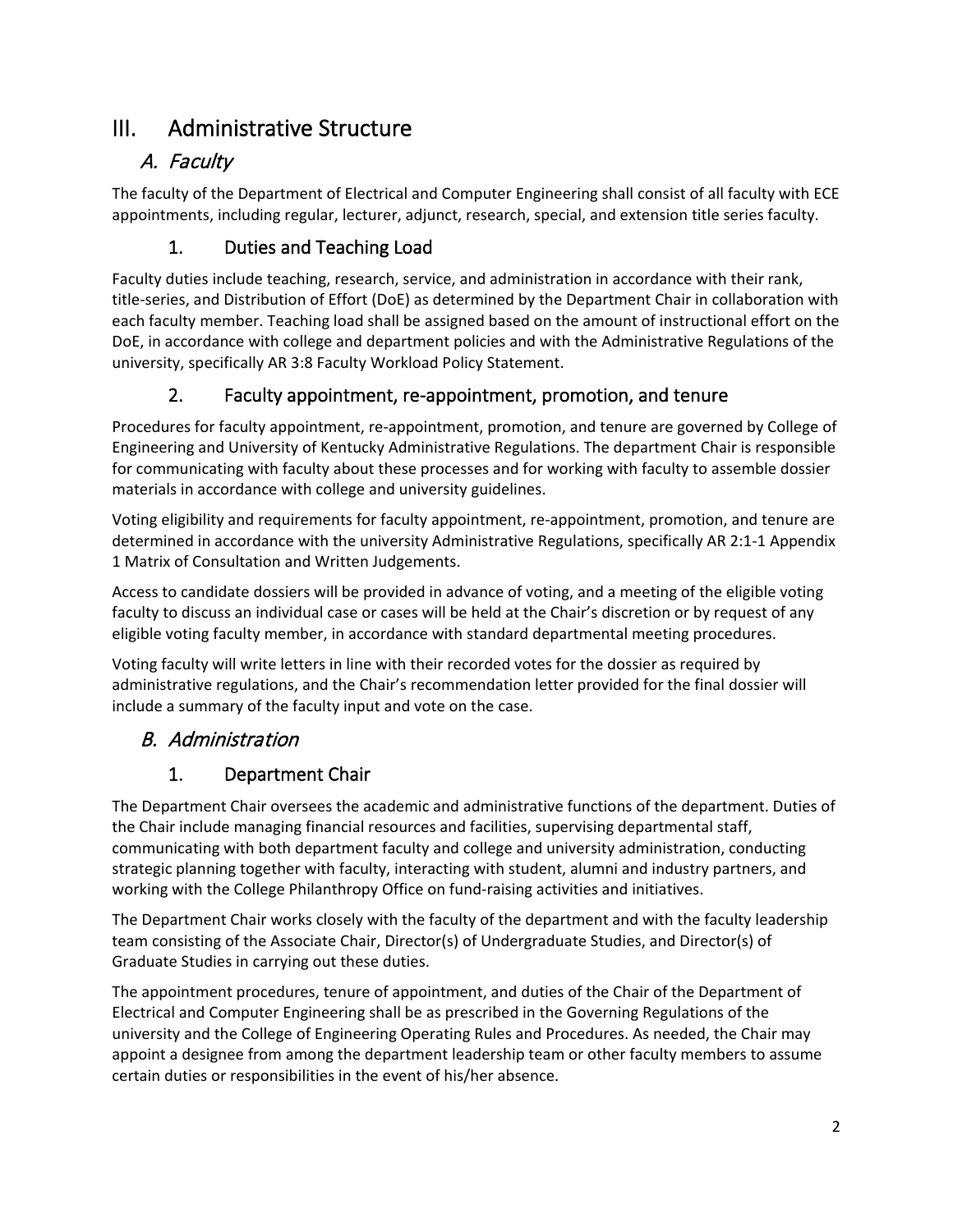### 2. Associate Chair

<span id="page-3-0"></span>Duties of the Associate Chair position include departmental course scheduling, overseeing instructional laboratories, chairing the ECE Undergraduate Committee, leading department curriculum review and revision, overseeing assessment activities, and being the initial point of contact for student issues. In addition, the Associate Chair is the main point of contact for faculty on instructional and teaching issues and may act on behalf of the Department Chair when the Chair is not available.

The Associate Chair is appointed by the Department Chair upon mutual agreement and should be a full-time tenured faculty member with a primary appointment in the Department of Electrical and Computer Engineering. The typical term of appointment is four years.

# 3. Director(s) of Undergraduate Studies

<span id="page-3-1"></span>Each undergraduate program offered by the department shall have a Director of Undergraduate Studies (DUS). The qualifications, appointment procedures, and length of term of the DUS shall be as prescribed in the College of Engineering Operating Rules and Procedures. In the case of undergraduate programs offered jointly by ECE and other academic departments or units, the Director appointment and decision making processes shall be accomplished together by the units with input from the faculty of record for that academic program.

Duties of the DUS position include coordinating class scheduling with the ECE Associate Chair and overseeing student advising, transfer evaluation, admission to engineering standing, student records maintenance, as well as serving as the program representative on the College Undergraduate Education Team and carrying out other duties related to undergraduate programs and education as needed. The DUS is a member of the department leadership Team in providing guidance and strategic direction for the department.

# 4. Director(s) of Graduate Studies

<span id="page-3-2"></span>Each graduate program offered by the department shall have a Director of Graduate Studies (DGS). The qualifications, appointment procedures, length of term, and duties of the DGS shall be prescribed in the College of Engineering Operating Rules and Procedures, in accordance with the policies of the Graduate School. In the case of graduate programs offered jointly by ECE and other academic departments or units, the Director appointment and decision making processes shall be accomplished together by the units with input from the faculty of record for that academic program.

The DGS is responsible to the Department and the Dean of the Graduate School for the administration of the graduate program, including maintenance of records, administration of graduate program funds, admission of graduate students, the University Scholars Program, fellowships and teaching assistantships, program requirement changes and new programs, recruitment and admissions, advising and registration, appointment of advisory and examination committees, and other degree requirements related to the graduate program. The DGS also serves on the College Graduate Studies Team led by the Associate Dean for Research. The typical term of appointment is three years.

# 5. Departmental Committees

<span id="page-3-3"></span>ECE Departmental committees or subcommittees may be established by the Department Chair, by the Associate Chair or Program Directors, or by current Chairs of committees. Most committees have a specific charge and expected duration of service, although some standing committees may exist on an ongoing basis to assist with departmental activities and provide shared governance and decision making within the faculty.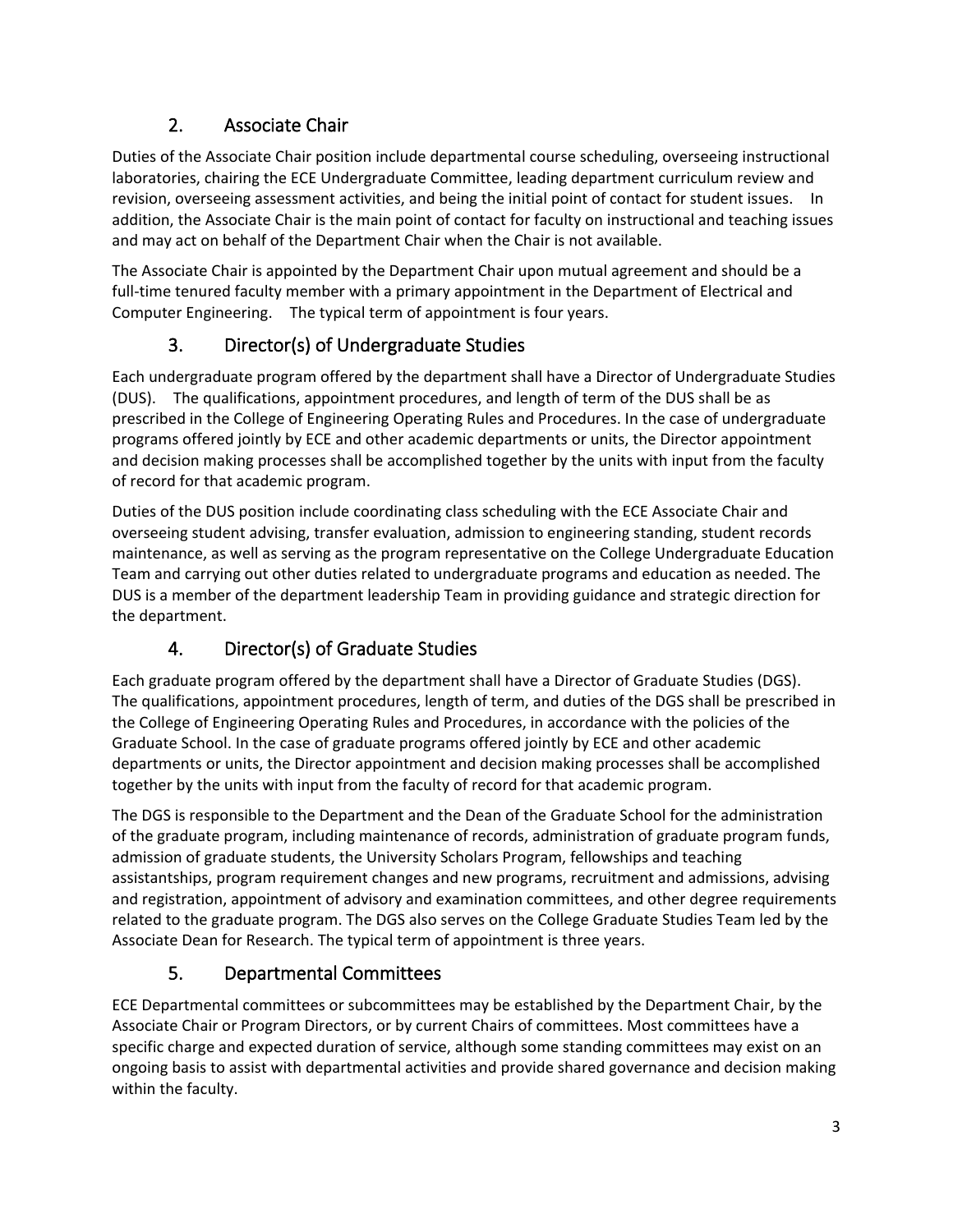Committee membership will be determined by the Chair in collaboration with the committee chairperson and interested faculty. Faculty are welcome to express interest in serving on any departmental standing or ad hoc committee at any time.

The following are current standing committees in Electrical and Computer Engineering.

#### **Undergraduate Committee**

The ECE Undergraduate Committee is responsible for oversight and assessment of ECE undergraduate programs and courses. Members are appointed by the ECE Department Chair in consultation with the Associate Chair, who leads the committee. Duties of the committee include implementation of the department assessment plan for review and assessment of undergraduate programs and courses, recommendations regarding changes to undergraduate programs and policies, providing input on transfer credit evaluation and transfer credit agreements with other institutions, and review and approval for undergraduate student waivers and program exceptions.

#### **Graduate Committee**

The ECE Graduate Committee is responsible for oversight and assessment of ECE graduate programs. Members are appointed by the ECE Department Chair in consultation with the EE Director of Graduate Studies, who leads the committee. Duties of the committee include implementation of the department assessment plan for review and assessment of graduate programs and course, recommendations regarding changes to graduate programs and policies, maintenance of the graduate student handbook, strategic planning for graduate programs and research activities in the department, and review and approval of graduate student appeals.

#### **Awards Committee**

The ECE Awards Committee is responsible for managing the selection process for university, college, and departmental student and faculty awards, as well as for promoting individual ECE undergraduate and graduate students and faculty for national level awards. The Chair of the Awards Committee will be responsible for coordinating these activities and working together with the ECE Department Chair to assemble nomination materials for awards as needed.

#### 6. College and University Committees

<span id="page-4-0"></span>The Chair or a designee will solicit volunteers and nominations for departmental appointments to college and university committees from among the ECE faculty. At the Chair's discretion, a faculty vote may be implemented to select the final nominees.

#### <span id="page-4-1"></span>C. Students, alumni, and industry partners

Other stakeholders in the operation of the department include undergraduate students, graduate students, alumni, and industry partners. The Chair and faculty will work closely with these stakeholders in assessing and improving the academic programs and operations of the department, including regularly soliciting feedback.

Key student partners include all student organizations and honor societies which include representation from ECE undergraduate and graduate students. This includes, but is not limited to, the following student organizations: IEEE, HKN, Solar Car, Kentucky Organization of Robotics and Automation (KORA), SpaceLex, the ECE Graduate Student Organization, the National Society of Black Engineers (NSBE), the Society of Women Engineers (SWE), the Society for Hispanic Professional Engineers (SHPE), STEMgiQueers, and Tau Beta Pi.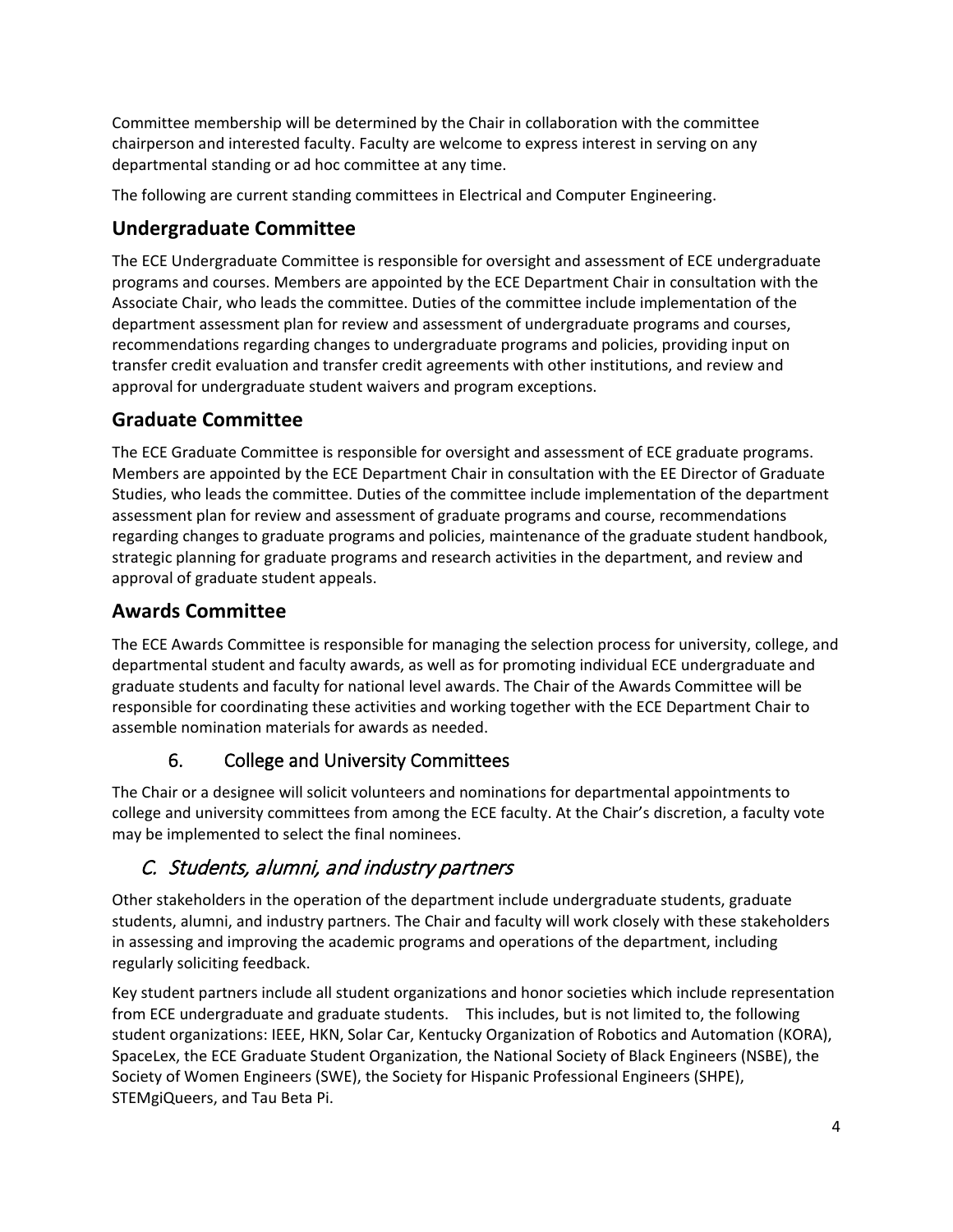Key industry and alumni partners include the ECE Department Advisory Board (ECEDAB). The mission of the Electrical and Computer Engineering Department Advisory Board, as described in the ECEDAB Governing Rules and Guidelines, is to advise the department Chair, in strategic planning, the development and implementation of short and long-term goals, community outreach and service, and the garnering of financial support for education and research.

# <span id="page-5-0"></span>IV. Department Meetings and Decision Making

ECE Department meetings will be held on a regular basis is to foster better working relations between members of the department and to provide an open forum for communicating ideas and concerns.

### <span id="page-5-1"></span>A. Frequency and Notification

A minimum of two meetings of all department faculty and staff members are to be scheduled each year. Other meetings of the faculty, exclusive of the staff, may be called by the Chair or their designee on an as needed basis. During the academic year, the Chair or their designee must also call a faculty meeting within two weeks after receiving a request to do so from one third or more of all faculty members. In addition, any member of the department may suggest/request a meeting at any time.

# <span id="page-5-2"></span>B. Structure and rules of order

The Chair or their designee shall preside over all faculty/staff and staff meetings. The Chair is responsible for sending notices and an agenda of business to be discussed to invitees in advance of the scheduled meeting date, at least 24 hours in advance of the meeting.

Normally, faculty meetings will be conducted with no more formality than is needed to attain the goals of full and free discussion and the orderly conduct of business. However, Robert's Rules of Order will be invoked when more formality is needed to serve these goals.

#### <span id="page-5-3"></span>C. Quorum

For the purposes of voting on academic matters, the necessary quorum will be met when the number of regular title series faculty attending is at least two-thirds (2/3) of the number of all regular title series faculty members not currently on leave.

# <span id="page-5-4"></span>D. Voting

Voting privileges vary depend on the specific matter under consideration:

- For departmental operations and procedures not related to academic matters, all faculty and staff whose primary appointments or positions are in the ECE Department may vote.
- For academic policies or other matters that relate to multiple academic programs, all active faculty in the department may vote. An active faculty member is defined as any full-time regular, special, or lecturer title-series faculty with a primary appointment in the ECE Department, or anyone with an ECE faculty appointment in any title-series who has taught an EE/CPE-numbered course in the current or previous academic year.
- For academic policies or other matters related to a single academic program, active members of the faculty of record of that academic program may vote.

In-meeting voting may be conducted by acclamation, voice vote, or show of hands. Any voting participant may request an anonymous vote secret ballot, or the Chair or designee may choose to use a secret ballot when it seems appropriate.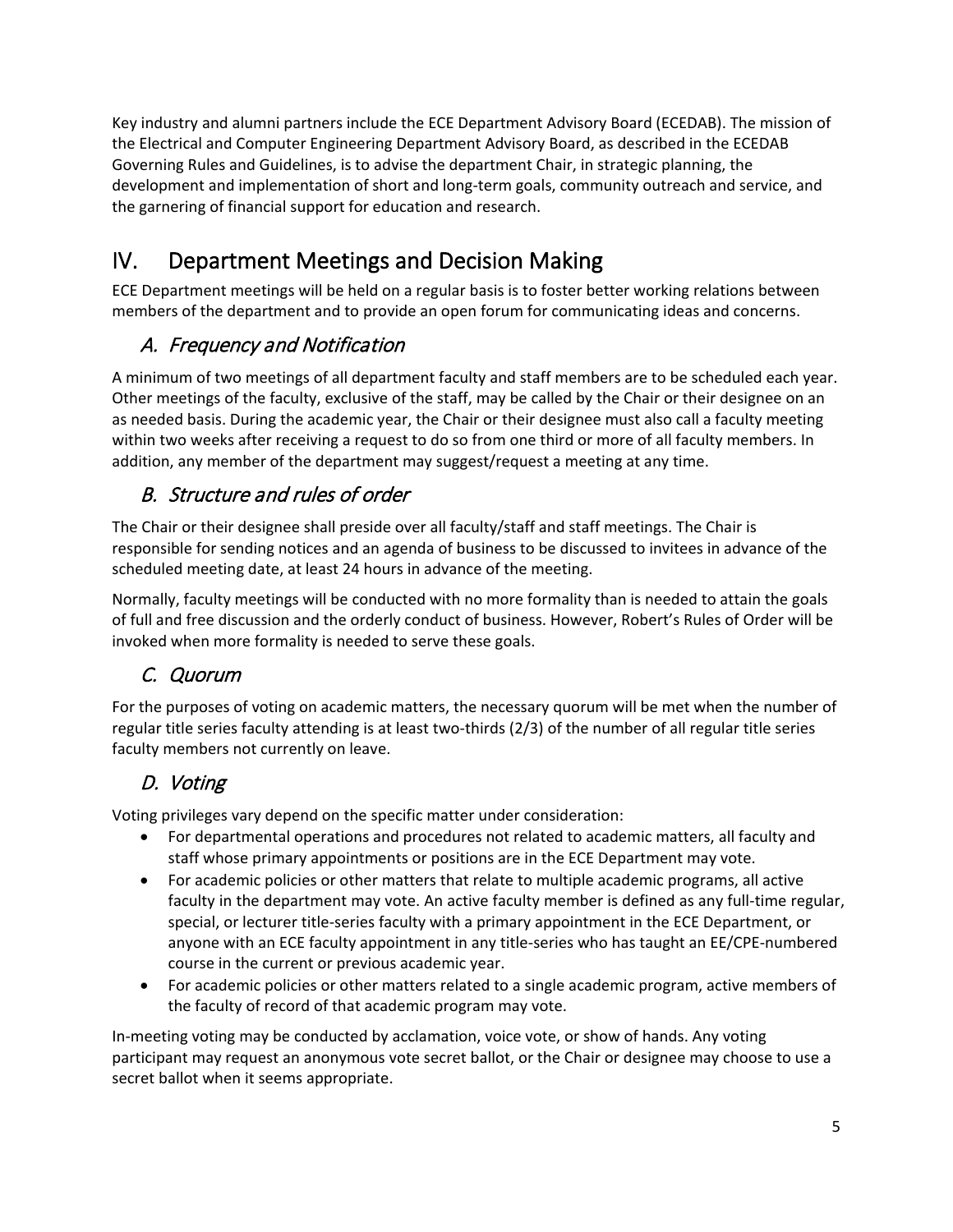In addition, votes may be conducted electronically by email or survey. The Chair or a designee may distribute a question directly via email and ask for objections or a request for discussion within a time period of at least 48 hours, with approval by acclamation assumed if there are no objections. A vote may also be taken by electronic survey, with an electronic link to the survey distributed via email to all eligible voters at their UK email addresses. Such vote may or may not be anonymous, and this information as well as the subject of the vote should be clearly identified in the email invitation. All votes conducted electronically should be noted in the minutes of the next department meeting following the vote as documentation of the vote and result.

A simple majority of those voting is required for passage of all matters, other than revision of these operating procedures which requires a two-thirds (2/3) vote.

The Chair or a designee will make arrangements for taking minutes at all department meetings. Minutes of meetings will be distributed for revision and approval either electronically or at a future meeting, and will then be recorded as approved and made available to all department members, and a record will be permanently maintained.

# <span id="page-6-0"></span>V. Business Procedures

ECE Department Business Procedures, including university guidelines on purchasing, travel, and human resources, are documented in the ECE Administrative Manual. Electronic copies of the administrative manual are provided to all faculty and staff and are available upon request. University guidelines for business procedures must be followed at all times.

The Department Chair is responsible for financial management of the department, in consultation and collaboration with the Department Business Officer. Budget and financial information relating to the operations of the department will be summarized in an annual report and reviewed with faculty and staff at a department meeting at least once per year.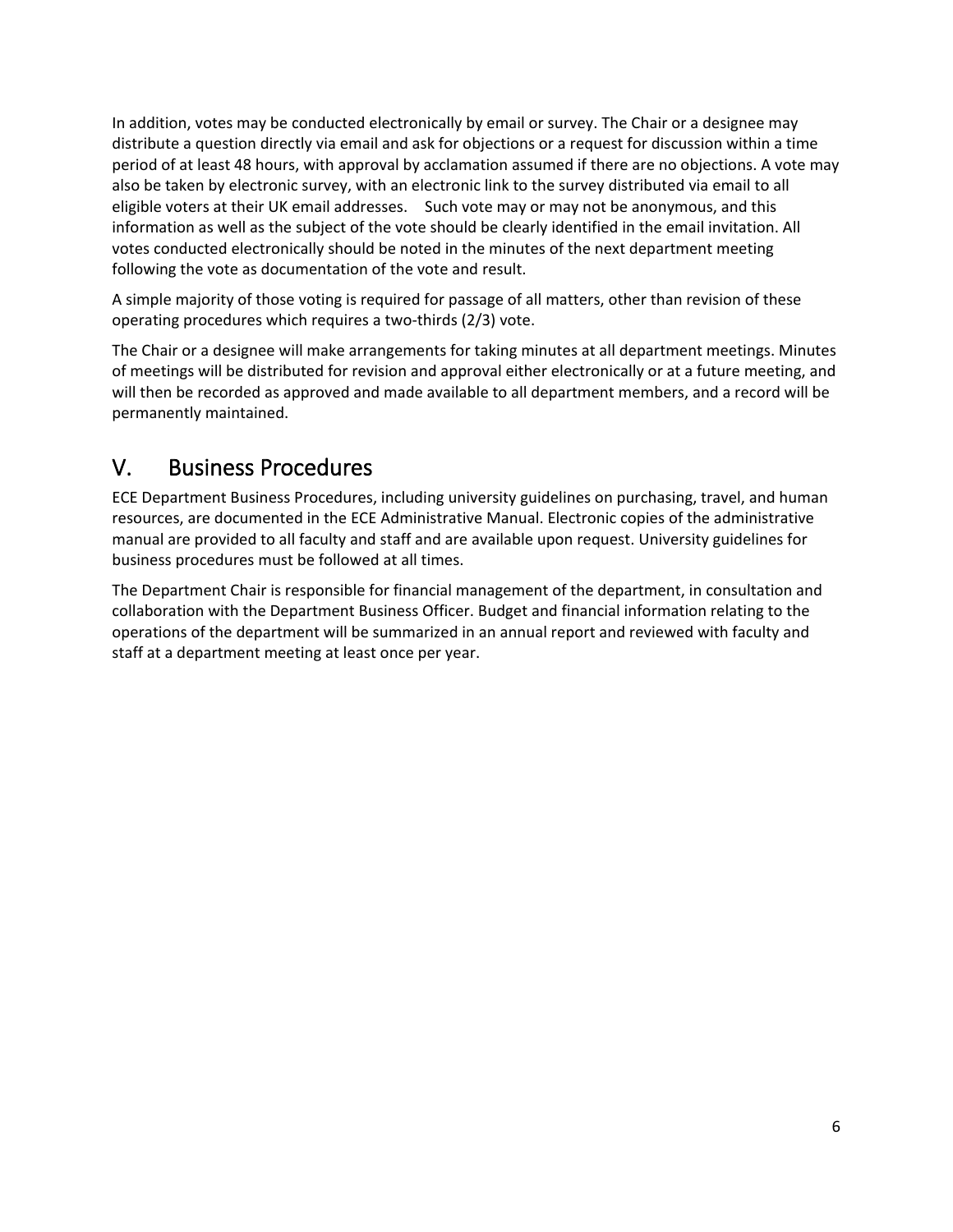#### APPENDIX

#### Reference documents

Note: This is reference material and not a part of the Organization and Operating Procedures document. Information will be updated periodically as needed to maintain accurate links or to include updated or additional references.

UK regulations home page for access to Administrative Regulations, Governing Regulations, Human Resources Policies and Procedures, Business Policies Manual[:https://www.uky.edu/regs/](https://www.uky.edu/regs/)

UK Organization: GR VII<https://www.uky.edu/regs/gr7>

UK Appointments: GR VIII<https://www.uky.edu/regs/gr8>

UK Faculty Appointment Processes AR 2:1-1<https://www.uky.edu/regs/ar2-1-1>

College of Engineering Operating Rules:<https://www.uky.edu/universitysenate/college-engineering-rules>

Graduate Bulletin:<https://gradschool.uky.edu/graduate-school-bulletin>

Undergraduate Bulletin:<https://www.uky.edu/registrar/bulletin-course-catalog>

University Senate Rules:<https://www.uky.edu/universitysenate/rules-regulations>

ECE Faculty and Staff Resources:<https://www.engr.uky.edu/ece/people/facultystaff-resources>